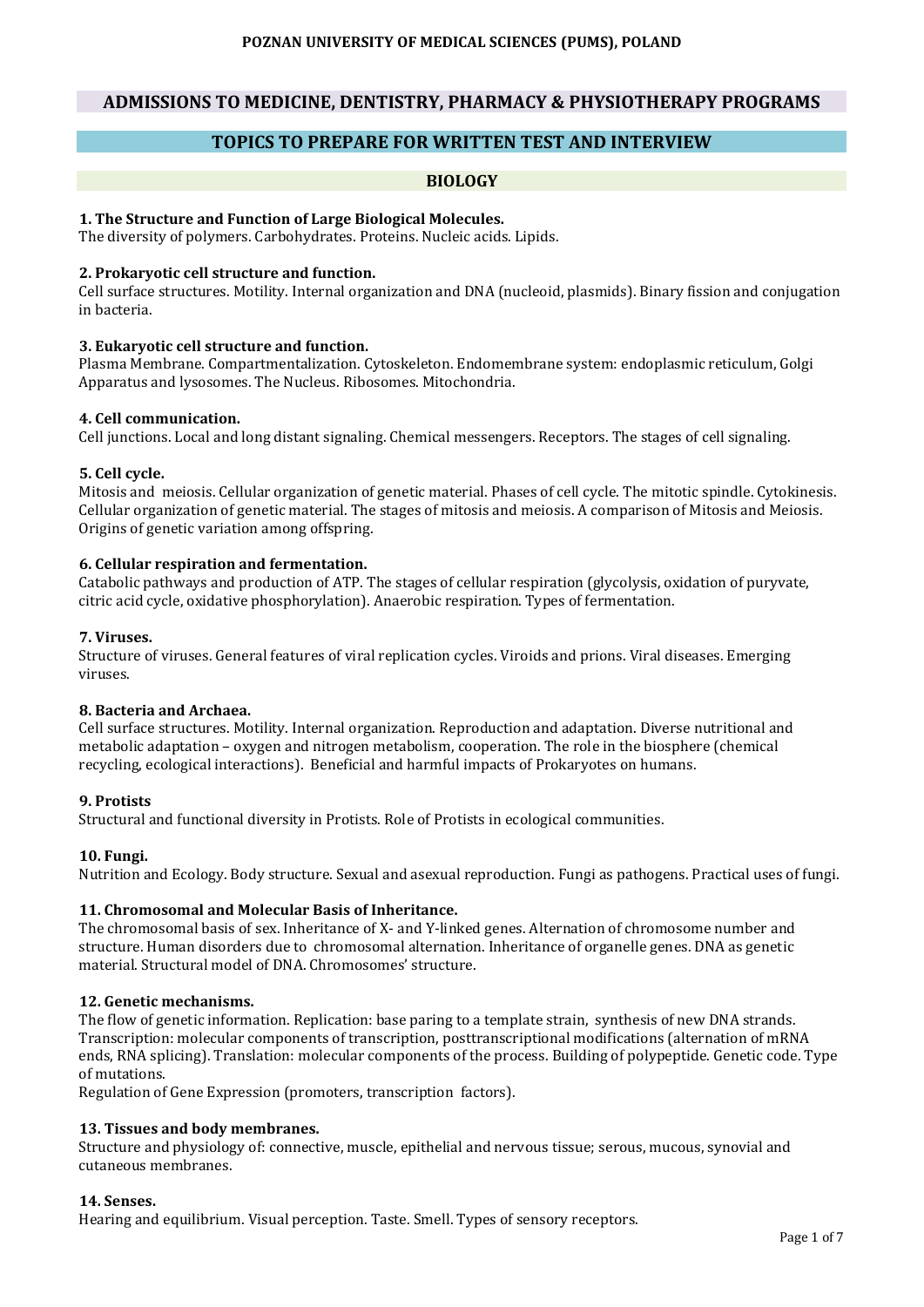### **15. Nervous system.**

Organization of nervous system. The central nervous system. The organization of human brain. Peripheral nervous system: motor and autonomic nervous system. Glia. Blood-brain barrier. Nervous system disorders.

#### **16. Neurons, synapses and signaling.**

Neurons structure and function. Resting and action potential. Conduction of action potentials. Postsynaptic potential. Neurotransmitters.

#### **17. Hormones and endocrine system.**

Intercellular communication. Endocrine tissues and organs. Chemical classes of hormones. Multiple effects of hormones. Simple hormone pathways. Feedback regulation.

#### **18. Immune system. Innate and adaptive immunity.**

Antigen. Antibody. The humoral immune response. The cell-mediated immune response. Inflammatory response. Immunological memory. Allergies. Immunization (vaccination).

#### **19. Cardiovascular system.**

Organization of human circulatory system. Heart and heart's rhythmic beat. Blood vessels structure and function. Blood pressure. Blood composition and function.

#### **20. Respiratory system.**

Organization of human respiratory system. Negative pressure breathing. Hemoglobin.

#### **21. Digestive system and nutrition.**

Essential nutrients. Dietary deficiencies. Organization of human digestive system. Chemical digestion in the human digestive system. Dental adaptation.

#### **22. Human reproduction and development.**

Female and male reproductive anatomy. Hormonal control of reproductive system. Gametogenesis. Conception. Embryonic development. Birth.

#### **23. Osmoregulation and excretion.**

Excretory organs. Kidney structure. Nephron organization and function. Kidney function, water balance and blood pressure.

#### **24. Evolution.**

Evolution of population. Evolution of human being. The Origin and Evolution of Vertebrates. Phylogeny and the Tree of Life.

#### **25. Ecology**

Biotic and abiotic factors, habitats, niches, levels of organization, symbiosis, mutualism, parasitism, commensalism, trophic levels, nutrient cycles (water, carbon and nitrogen), food chains, primary producers, types of consumers, energy and biomass pyramids, limiting factors, tolerance, carrying capacity, adaptation, succession, climax community, pioneer species, biomes.

#### **26.Genetics of population.**

Genetic drift and effective population size, bottleneck effect, adaptation and phenotypic variance, Hardy-Weinberg equilibrium, maximum likelihood and Bayesian analysis.

# **CHEMISTRY**

**1. Atoms**  Atomic theory Elements and atomic number Isotopes and atomic weight

#### **2. The Periodic Table**

The periodic table and some characteristics of different groups Electronic structure of atoms and electron configurations Electron configurations and the periodic table Electron-dot symbols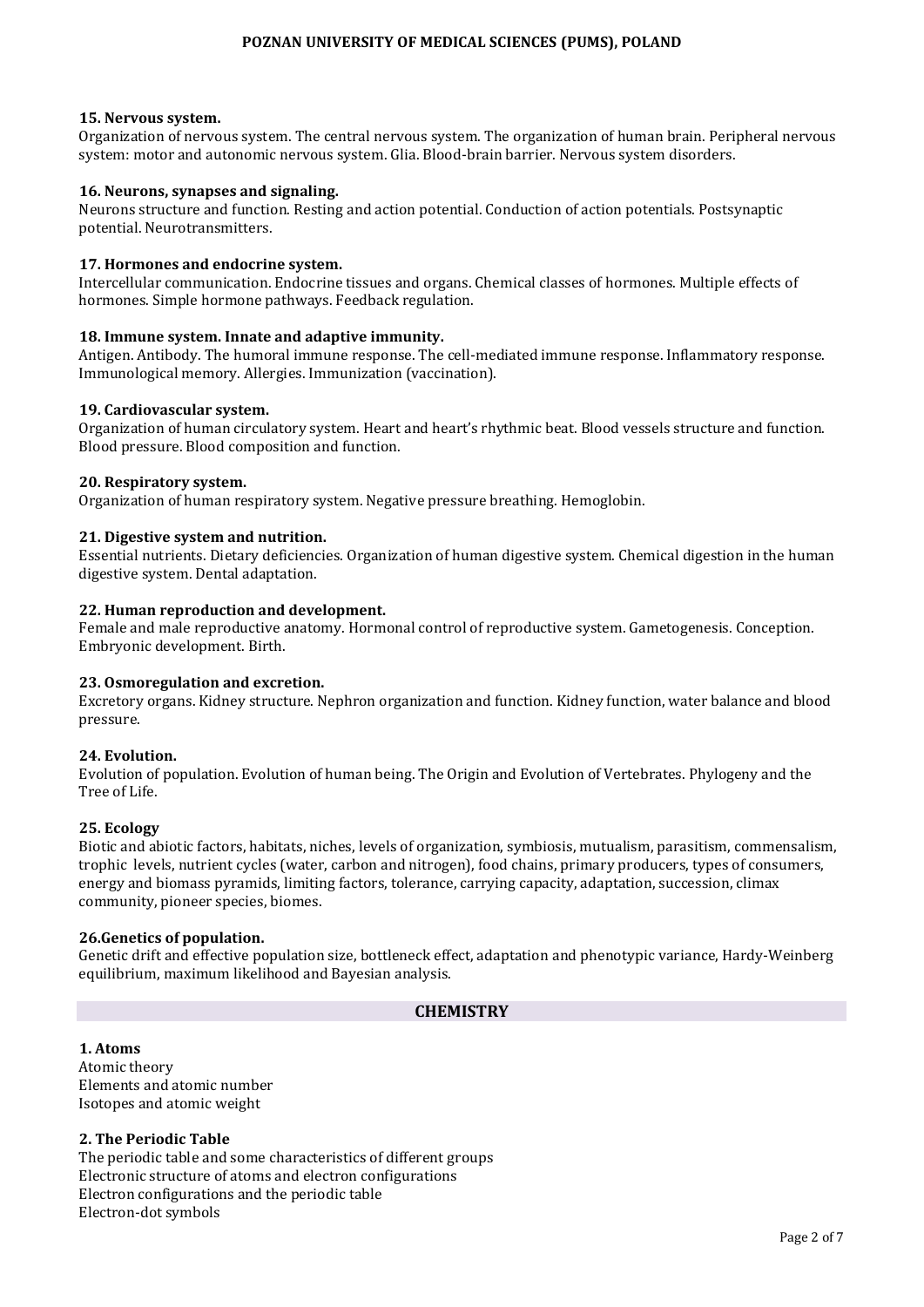## **3. Ionic Compounds**

The octet rule ions and ionic bonds Periodic properties, ion formation formulas, naming ionic compounds Some properties of ionic compounds H <sup>+</sup> and OH - ions: an introduction to acids and bases

## **4. Molecular Compounds**

Covalent bonds and the periodic table Multiple covalent bonds and coordinate covalent bonds Characteristics of molecular compounds Molecular formulas and Lewis structures Polar covalent bonds and electronegativity, polar molecules Naming binary molecular compounds **5. Classification and Balancing of Chemical Reactions** Classes of chemical reactions Chemical equations and balancing chemical equations Acids, bases, and neutralization reactions Redox reactions

## **6.Mole and Mass Relationships**

The mole and Avogadro's number Gram–mole conversions

### **7. Reaction Rates and Chemical Equilibria.**

Endothermic and exothermic chemical reactions Factors that influence chemical reaction rates Chemical equilibrium Equilibrium constants

### **8. Nuclear Chemistry**

Radioactivity Radioactive half-life

### **9. Physical quantities**

Metric system of units Metric units of length Metric units of mass Metric units of volume Significant figures

# **10. Fundamental Chemical Laws**

Law of conservation of mass Law of definite proportions Law of multiple proportions

### **11. Chemical Calculations**

Mole concept and chemical formulas Calculations involving chemical equations Calculations involving volume and concentration

### **12. Solutions**

Mixtures and solutions Units of concentration Dilution Ions in solution: electrolytes

### **13. Acids and Bases**

Acids and bases in aqueous solution, some common acids and bases The Brønsted–Lowry definition of acids and bases Acid dissociation constants. Acid and base strength Some common acid–base reactions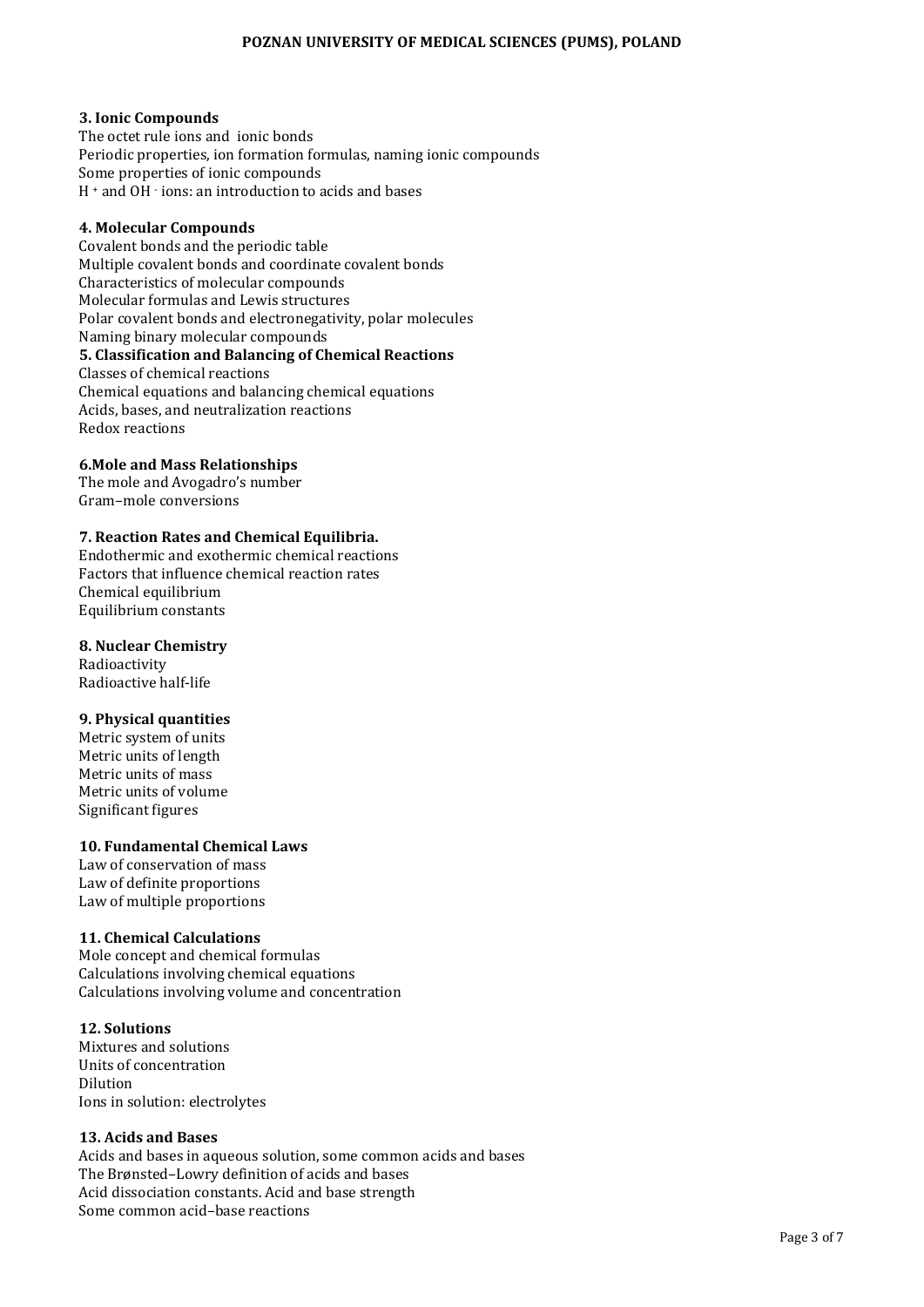Acidity and basicity of salt solutions

### **14. Buffers**

Measuring acidity in aqueous solution: pH Buffer solutions Titration

# **15. Introduction to Organic Chemistry: Alkanes**

The nature of organic molecules The structure of organic molecules: alkanes and their isomers Drawing organic structures The shapes of organic molecules Naming alkanes Properties of alkanes Reactions of alkanes

## **16. Cycloalkanes**

Drawing and naming cycloalkanes

## **17. Alkenes and Alkynes**

Alkenes and alkynes Naming alkenes and alkynes The structure of alkenes: cis–trans isomerism Properties of alkenes and alkynes Types of organic reactions Reactions of alkenes and alkynes

### **18. Aromatic Compounds**

Alkene polymers Aromatic compounds and the structure of benzene Naming aromatic compounds Reactions of aromatic compounds

### **19. Alcohols**

Some common alcohols Naming alcohols Properties of alcohols, acidity of alcohols Reactions of alcohols

### **20. Phenols**

Some common phenols Acidity of phenols

# **21. Some Compounds with Oxygen, Sulfur, or a Halogen**

Ethers Thiols and disulfides Halogen-containing compounds

### **22. Amines**

Amines Properties of amines Heterocyclic nitrogen compounds Basicity of amines Amine salts

# **23. Aldehydes**

The carbonyl group Naming aldehydes Properties of aldehydes Some Common aldehydes Oxidation of aldehydes Reduction of aldehydes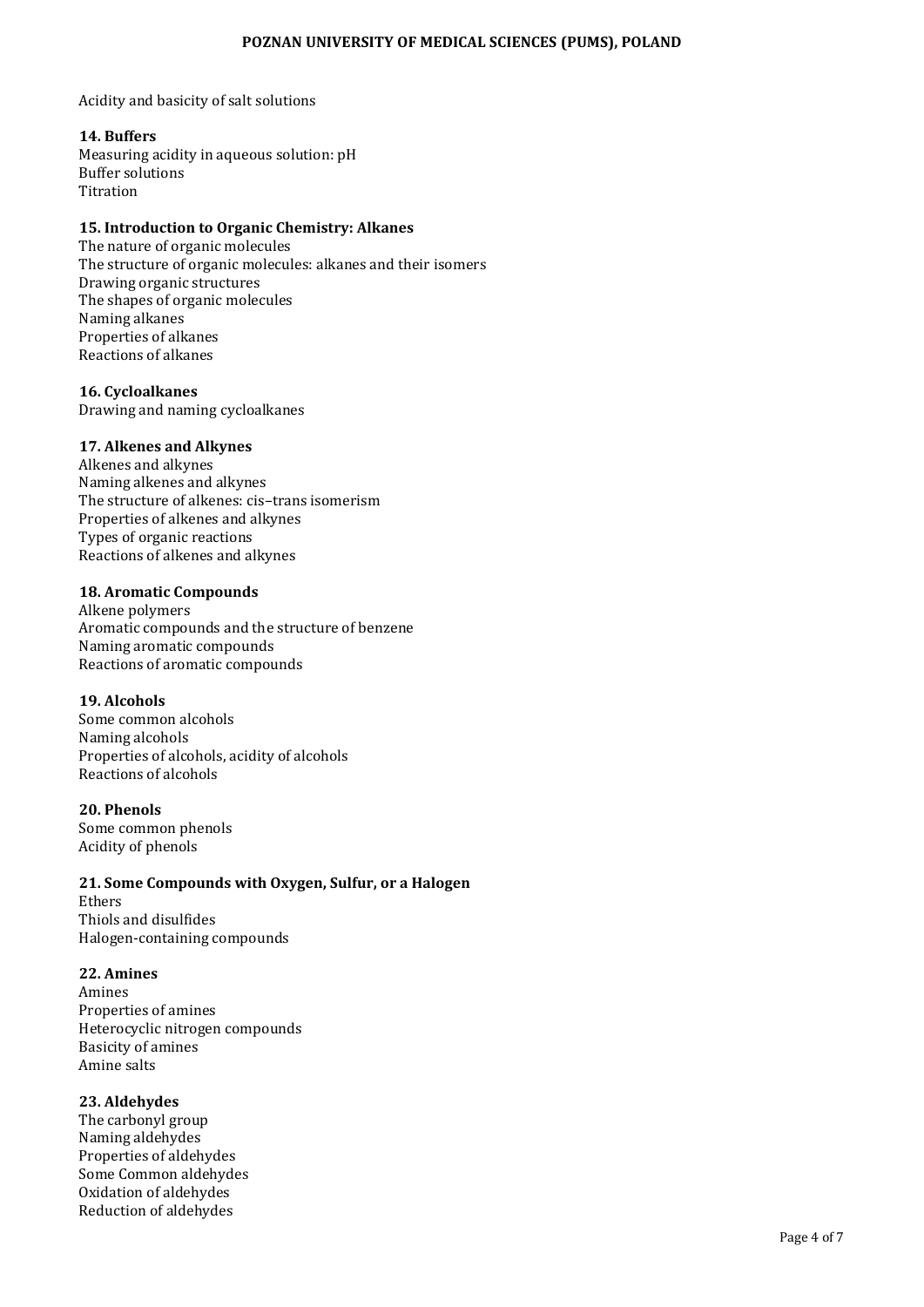# **24. Ketones**

Naming ketones Properties of ketones Some Common ketones Reduction of ketones

# **25. Carboxylic Acids and their Derivatives**

Carboxylic acids and their derivatives: properties and names Some common carboxylic acids Acidity of carboxylic acids Reactions of carboxylic acids: ester and amide formation Hydrolysis of esters and amides

# **26. Amino Acids and Proteins**

Amino acids structures Acid–base properties of amino acids Chemical properties of proteins

# **27. Enzymes and Vitamins**

Catalysis by enzymes How enzymes work Vitamins and minerals

## **28. Carbohydrates**

Classification of carbohydrates The D and L families of sugars: drawing sugar molecules Structure of glucose Disaccharides, structure of maltose Some important polysaccharides Properties of carbohydrates

# **29. Lipids**

Structure and classification of lipids Fatty acids and their esters Properties of fats and oils

# **30. Nucleic Acids and Protein Synthesis**

DNA, chromosomes, and genes Composition of nucleic acids The structure of nucleic acid chains Base pairing in DNA: the Watson–Crick model

# **PHYSICS**

### **1. Dynamics**

Force, mass, Newton's 1st, 2nd and 3rd law Free-body diagrams Contact forces: normal force and friction force Linear momentum, impulse, conservation of momentum Elastic and inelastic collisions, center of mass, translational motion

### **2. Electric currents**

Electric current, Ohm's law , electrical resistance and resistors Electric power EMF and terminal voltage. Resistors in series and parallel, Kirchhoff's rules

# **3. Electric field**

Electric charge, static electricity, induced charge, electric field, field lines, electric potential, equipotential lines, voltage,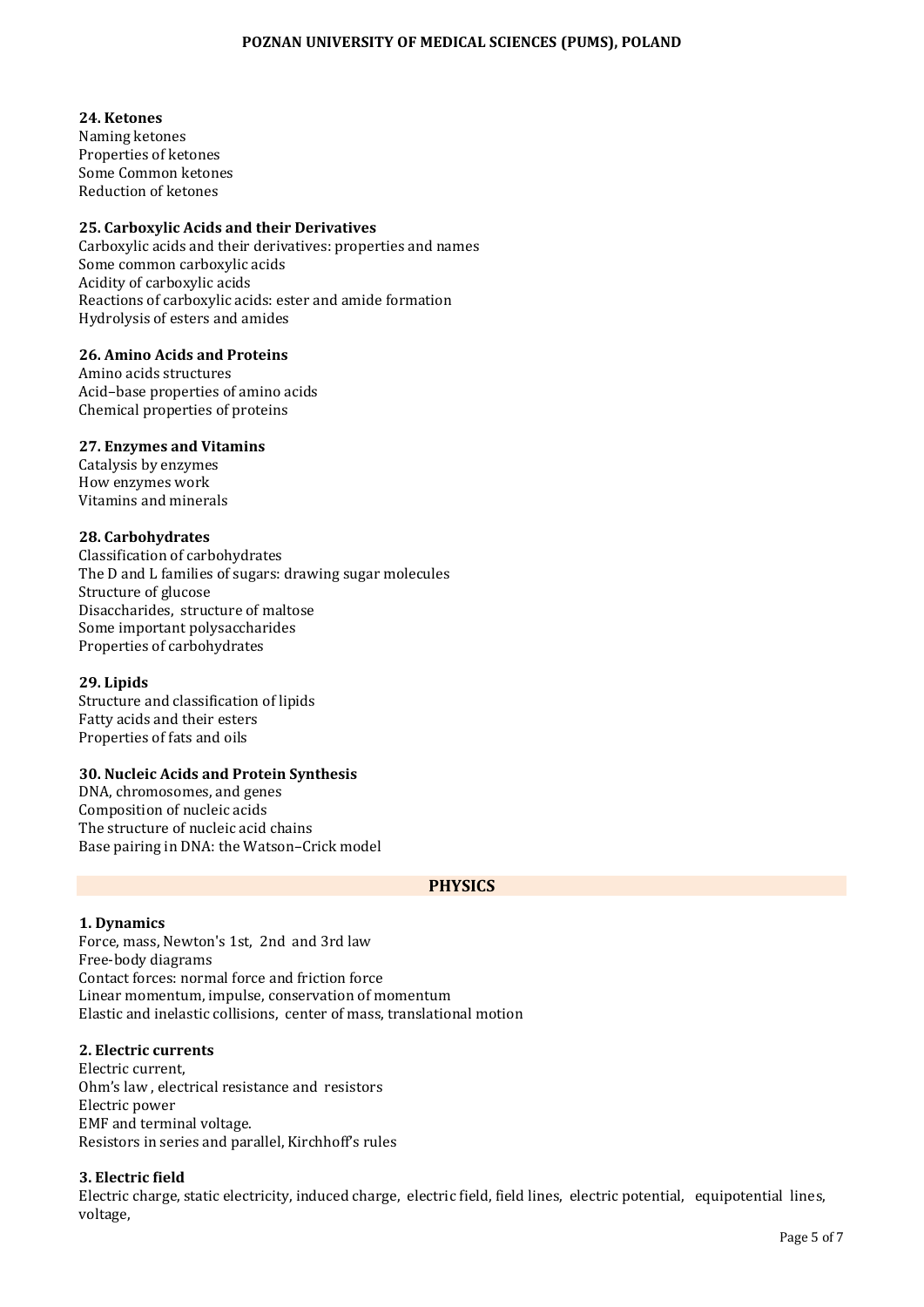Coulomb's law Electric field, conductors and dielectrics, charge distribution Capacitance, storage of electric energy, capacitors in series and in parallel

# **4. Elements of kinematics and dynamics of circular and rotational motion**

Angular velocity, angular acceleration, torque and rotational inertia Angular momentum, conservation of angular momentum Period, frequency, centripetal acceleration , centripetal force Condition of equilibrium Stability and balance

## **5. Elements of modern Physics: early quantum theory and models of the atom**

Photon theory of light, photon energy, Planck's constant Photoelectric effect Early models of the atoms, atomic spectra, the Bohr model: energy levels, transitions, absorption and emission Wave-particle duality: the de'Broglie hypothesis

## **6. Fluids and solids**

Mass and weight, specific density and specific gravity Pascal's principle , pressure, hydraulic lift Archimedes' principle, buoyancy and buoyant force Elasticity, stress, strain, Hook's law and Young's modulus

# **7. Geometrical optics and wave nature of light**

The ray model of light

Reflection of light, formation of image by plane mirrors and spherical mirrors, total internal reflection, fibre optics Refraction, Snell's law index of refraction Thin lenses, focal point, focal length, optical power, ray tracing: converging and diverging lenses The tin lenses equation; magnification, combination of lenses, lensmaker's equation, Magnifying glass, eye and corrective lenses Huygens principle, diffraction, diffraction grating, interference, polarization

### **8. Kinematics**

Vectors and scalars, vector components, addition of vectors Frames of reference and displacement Velocity and acceleration Motion at a constant acceleration; falling objects Projectile motion

### **9. Magnetism and electromagnetic induction, electromagnetic waves**

Magnets and magnetic fields.

Magnetic field of straight wires and coils supplied with electric current Force on an electric current in a magnetic field and on electric charge moving in a magnetic field Faraday's law of induction; Lenz's law, electric generators, transformers and transmission of power Electromagnetic waves and the electromagnetic spectrum, production of electromagnetic waves

# **10. Nuclear Physics and radioactivity**

Structure and properties on the nucleus, nuclear size Binding energy and nuclear forces Radioactivity: alpha, beta and gamma decay; conservation of nucleon number and charge The law of radioactive decay; the half-life time Nuclear reactions and transmutation of elements Nuclear fission and fusion, nuclear reactors

## **11. Sounds**

Characteristics of sound Sound intensity and intensity level, ear, sound loudness Doppler effect Sources of sound: vibrating strings and air columns, standing waves

# **12. Temperature and kinetic theory of gases**

Temperature, kinetic theory of gases and molecular interpretation of temperature